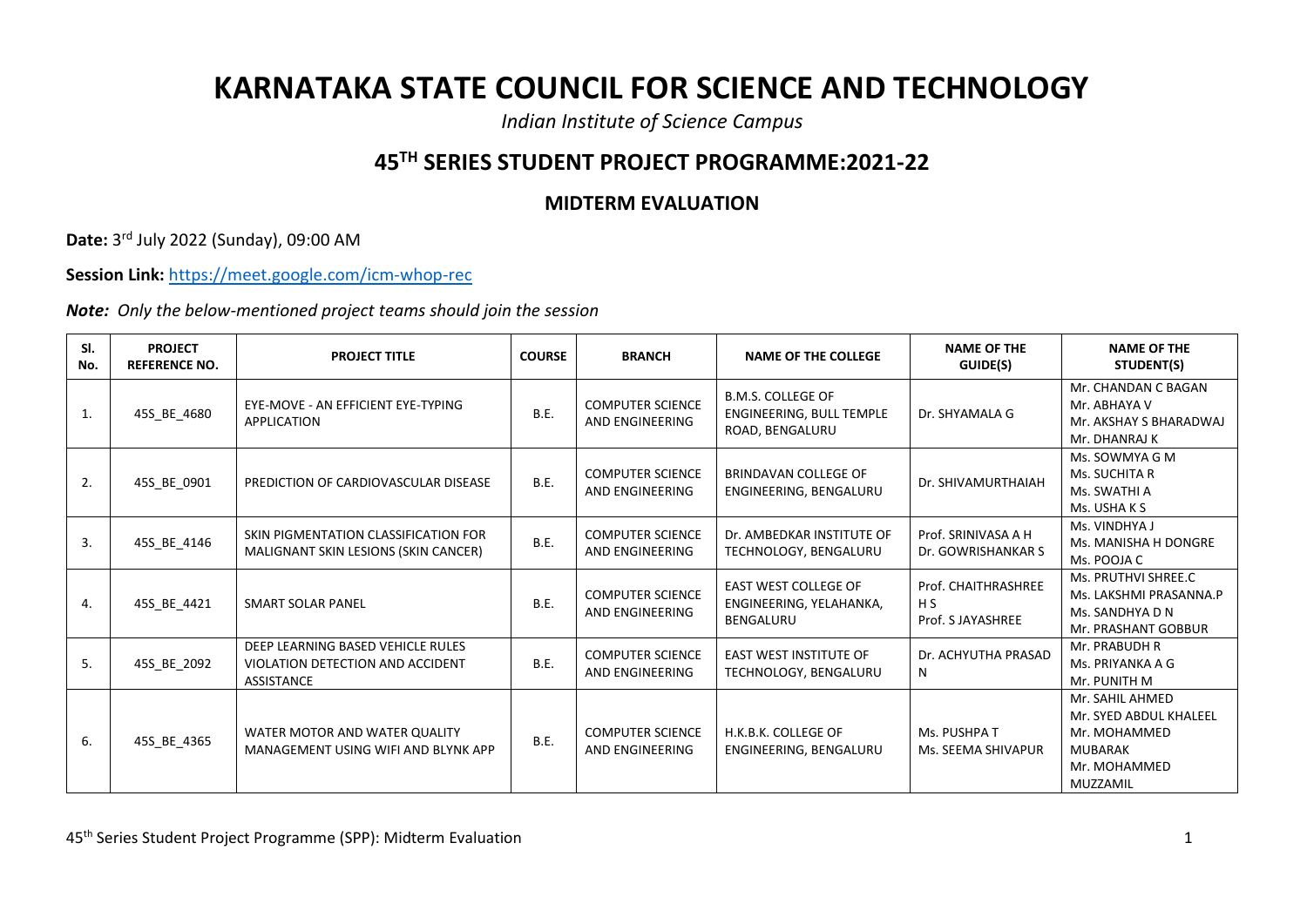| 7.  | 45S_BE_3662 | OPENCV BASED AUTOMATIC DETECTION OF<br>PEDESTRIAN CROSSING PLATFORM USING<br><b>CONGESTION MONITORING</b>                                | B.E.        | <b>COMPUTER SCIENCE</b><br>AND ENGINEERING        | K.N.S. INSTITUTE OF<br>TECHNOLOGY, BENGALURU                             | Mrs. KAVITHA C                      | Ms. CHANDU PRIYA V<br>Ms. KOUSALYA S<br><b>Ms PARVATI</b><br>Ms. NAGAVENI B C                             |
|-----|-------------|------------------------------------------------------------------------------------------------------------------------------------------|-------------|---------------------------------------------------|--------------------------------------------------------------------------|-------------------------------------|-----------------------------------------------------------------------------------------------------------|
| 8.  | 45S_BE_3123 | SPAM EMAIL DETECTION USING MACHINE<br>LEARNING AND OPTIMIZED METAHEURISTIC<br><b>ALGORITHMS</b>                                          | B.E.        | <b>COMPUTER SCIENCE</b><br>AND ENGINEERING        | NAGARJUNA COLLEGE OF<br><b>ENGINEERING AND</b><br>TECHNOLOGY, BENGALURU  | Dr. AJEET A<br>CHIKKAMANNUR         | Ms. LIKITHA M<br>Ms. CHANDANA R                                                                           |
| 9.  | 45S BE 0546 | A KANNADA HANDWRITTEN CHARACTER<br>RECOGNITION AND SPEECH CONVERSION<br>SYSTEM TO PROMOE DIGITAL LEARNING OF<br>KANNADA IN RURAL SCHOOLS | B.E.        | <b>COMPUTER SCIENCE</b><br>AND ENGINEERING        | NITTE MEENAKSHI INSTITUTE<br>OF TECHNOLOGY, BENGALURU                    | Dr. VIJAYA SHETTY S                 | Mr. KARAN R<br>Ms. KRITHIKA G DEVADIGA<br>Ms. SAMIKSHA<br>RAJBHUSHAN ULLAL                                |
| 10. | 45S_BE_3963 | TRAINING JUNIOR DOCTORS USING VR                                                                                                         | <b>B.E.</b> | <b>COMPUTER SCIENCE</b><br>AND ENGINEERING        | NITTE MEENAKSHI INSTITUTE<br>OF TECHNOLOGY, BENGALURU                    | Ms. S TRISHEELA<br>Dr. SAROJADEVI H | Ms. ALISHA AHMED<br>Ms. GAGANA M                                                                          |
| 11. | 45S_BE_4667 | DESIGN AND DEVELOPEMENT OF<br>EDUCATION IN A CONTEXT AWARE<br><b>ENVIRONMENT USING AI</b>                                                | B.E.        | <b>COMPUTER SCIENCE</b><br>AND ENGINEERING        | R.L. JALAPPA INSTITUTE OF<br>TECHNOLOGY,<br>DODDABALLAPURA,<br>BENGALURU | Prof. MANJUNATH B N                 | Ms. SUPRIYA N<br>Ms. D. SRAVANI<br>Ms. SANE ARCHANA<br>Ms. DERANGULA SYLUSHA                              |
| 12. | 45S BE 2078 | PARKINSON DISEASE PREDICTION AND<br>ANALYSIS USING MACHINE LEARNING                                                                      | B.E.        | <b>COMPUTER SCIENCE</b><br><b>AND ENGINEERING</b> | <b>R.R. INSTITUTE OF</b><br>TECHNOLOGY, BENGALURU                        | Prof. NITHIN K                      | Mr. KIRAN KUMAR V C<br>Mr. JACKSON GEORGE<br>Mr. JAMES M AUGUSTINE                                        |
| 13. | 45S_BE_2469 | DESIGN OF CAMOUFLAGE MILITARY ROBOT<br>IMPLEMENTED WITH BORDER SECURITY<br>SYSTEM USING AI & ML                                          | B.E.        | <b>COMPUTER SCIENCE</b><br>AND ENGINEERING        | R.R. INSTITUTE OF<br>TECHNOLOGY, BENGALURU                               | Prof. DHANANJAYA M K                | Mr. SUMAN KUMAR DEY<br>Ms. POOJA N<br>Ms. PRIYADARSHINI H<br>Ms. SHREYA BAJPAI                            |
| 14. | 45S_BE_2427 | AIRPORT BIOCRYPTIC EMBARKATION<br>SYSTEM                                                                                                 | B.E.        | <b>COMPUTER SCIENCE</b><br>AND ENGINEERING        | RAJIV GANDHI INSTITUTE OF<br>TECHNOLOGY, BENGALURU                       | Mrs. DEEPTI N N                     | Ms. PRIYA BHAVANA<br>Mr. ABDULHAKIM HASSAN<br>KATHIB<br>Mr. AFREEN N<br>Ms. SIMRAH AYAN<br><b>FATHIMA</b> |
| 15. | 45S_BE_2502 | DETECTION OF ALZHEIMER'S AND IT'S<br>STAGES USING CNN ALGORITHM                                                                          | B.E.        | <b>COMPUTER SCIENCE</b><br>AND ENGINEERING        | RAJIV GANDHI INSTITUTE OF<br>TECHNOLOGY, BENGALURU                       | Dr. D G ANAND<br>Mrs. GEETHA PAWAR  | Ms. RASHMI S<br>Ms. HITHASHREE T N<br>Ms. LAVANYA B K<br>Ms. SHIVADARSHINI A                              |
| 16. | 45S_BE_2679 | MORSE CODE BASED SECURED<br>AUTHENTICATION SYSTEM THOUGH<br>ARTIFICIAL INTELLIGENCE                                                      | B.E.        | <b>COMPUTER SCIENCE</b><br>AND ENGINEERING        | RAJIV GANDHI INSTITUTE OF<br>TECHNOLOGY, BENGALURU                       | Dr. D G ANAND                       | Mr. T N NIVAS DARSHAN<br>Mr. MADHU KIRAN B<br>Mr. MANJUNATH S                                             |
| 17. | 45S BE 2739 | MELANOMA SKIN CANCER DETECTION<br>USING IMAGE PROCESSING                                                                                 | B.E.        | <b>COMPUTER SCIENCE</b><br>AND ENGINEERING        | <b>RAJIV GANDHI INSTITUTE OF</b><br>TECHNOLOGY, BENGALURU                | Ms. GANGA D N                       | Mr. DHANUSH G<br>Mr. S KARTHIKEYAN<br>Mr. SACHIN<br>Mr. VIJAYKUMAR K S                                    |